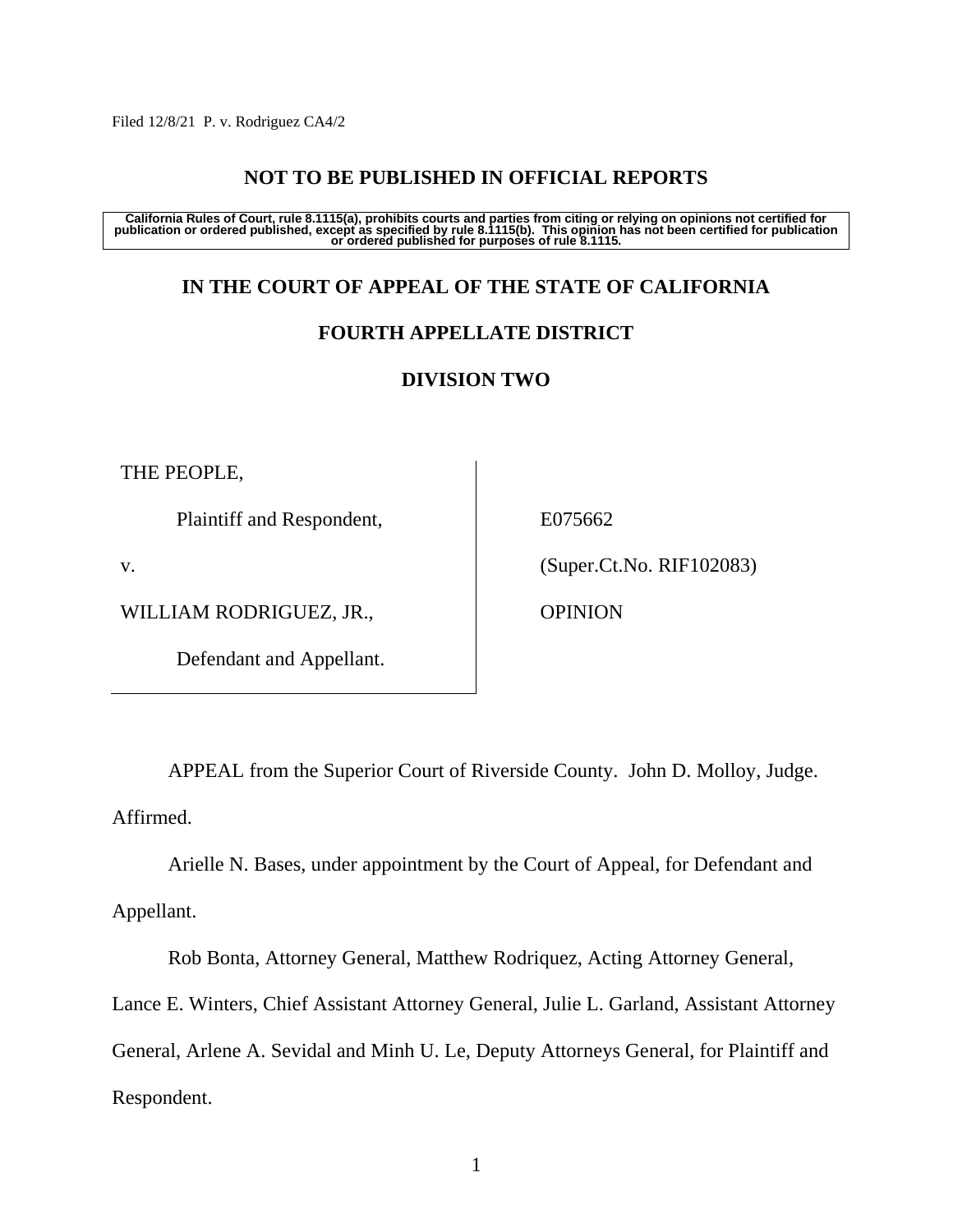#### INTRODUCTION

Defendant and appellant William Rodriguez, Jr., appeals the summary denial of his petition seeking recall of his sentence under Penal Code**<sup>1</sup>** section 1170.91, which provides for resentencing of military members or veterans suffering from certain mental health and substance abuse problems as a result of military service if the sentencing court did not consider such problems as factors in mitigation. **2** Defendant contends the trial court abused its discretion in summarily denying the petition because section 1170.91 expressly provides that it applies to cases resolved by guilty pleas. He thus claims he is entitled to a hearing on the merits of the petition under section 1170.91, subdivision (b). We find section 1170.91 does not apply to plea agreements with a stipulated prison term, and therefore affirm the court's order.

### II

#### BACKGROUND

On May 9, 2003, an amended information was filed charging defendant with 25 counts of committing a lewd and lascivious act on a child under 14 years old (§ 288, subd. (a); counts 1-17 as to victim K.; counts 31-38 as to victim G.) and 13 counts of annoying or molesting a child under 18 years old (§ 647.6, subd. (a), counts 18-30). As to the 25 lewd and lascivious counts, the amended information alleged that defendant had

I

**<sup>1</sup>** All future statutory references are to the Penal Code unless otherwise stated.

<sup>&</sup>lt;sup>2</sup> The request for judicial notice filed by defendant/appellant on January 11, 2021, is granted.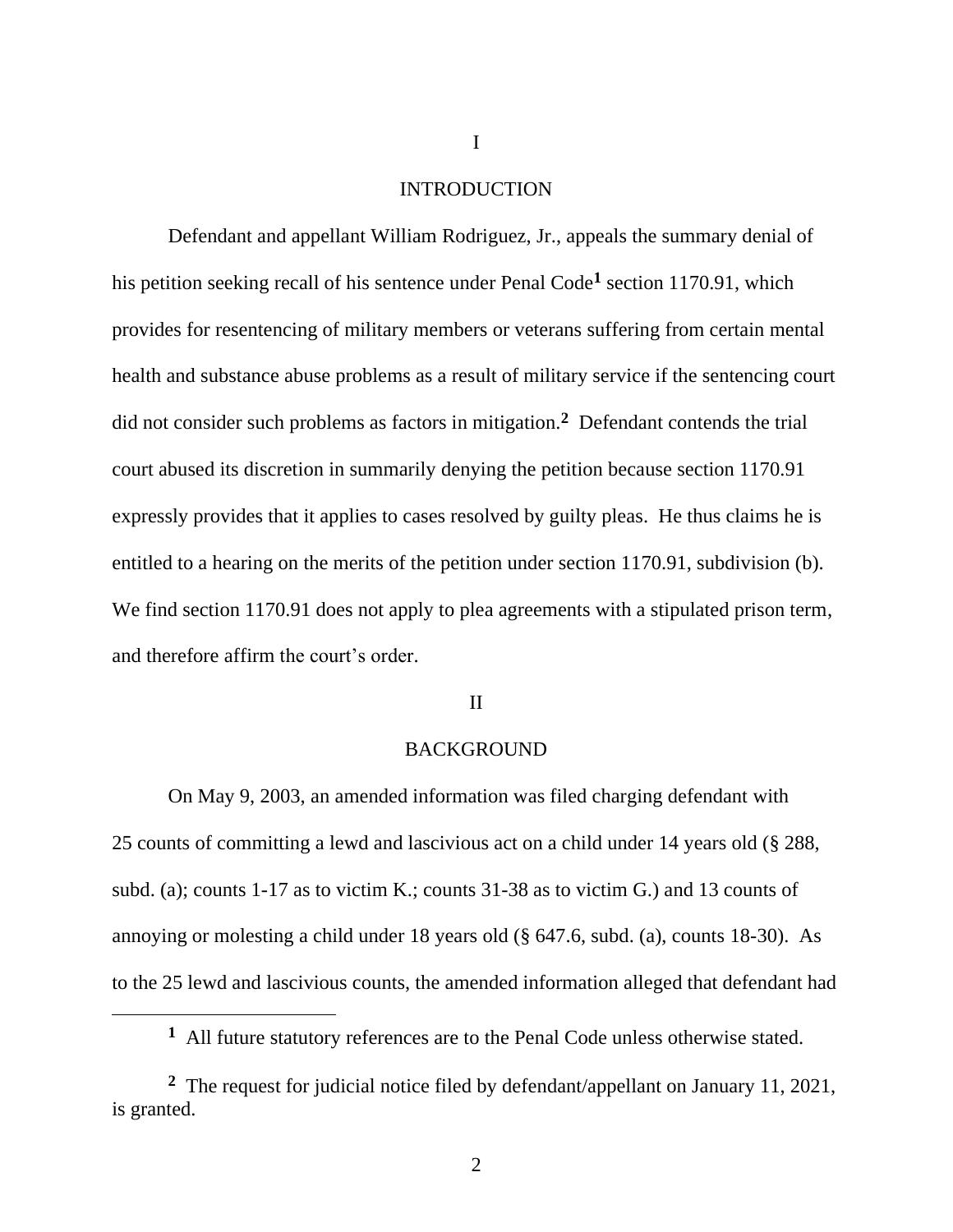engaged in substantial sexual conduct with the victims (§ 1203.066, subd. (a)(8)). As to count 38, the amended information alleged that defendant had committed a lewd and lascivious act against more than one victim (§ 667.61 subd. (e)(5)).

On October 23, 2003, pursuant to a negotiated disposition, defendant pleaded guilty to six counts of committing a lewd and lascivious act (counts 1, 2, 3, 32, 33, & 34) and one count of misdemeanor annoying or molesting a child (count 24). He also admitted the section 1203.066, subdivision (a)(8) enhancement allegation as to counts 1 and 2. In return, defendant was promised the remaining charges and enhancement allegations would be dismissed and he would be sentenced to a stipulated term of 45 years. That same day, the trial court sentenced defendant to 44 years in state prison, plus one year on count 24 to be served in any penal institution. The remaining charges and allegations were dismissed.

Approximately 16 years later, on September 18, 2019, defendant filed a petition to recall his sentence under section 1170.91. In support, defendant attached his military and mental health records, letters in support, and certificates of completion in various programs.

On January 21, 2020, the People opposed the petition. The People argued defendant was not eligible for mitigation of his sentence because there was no evidence his drinking problem was caused by his military service or that his alcohol dependency was a factor in the commission of the sexual molestations.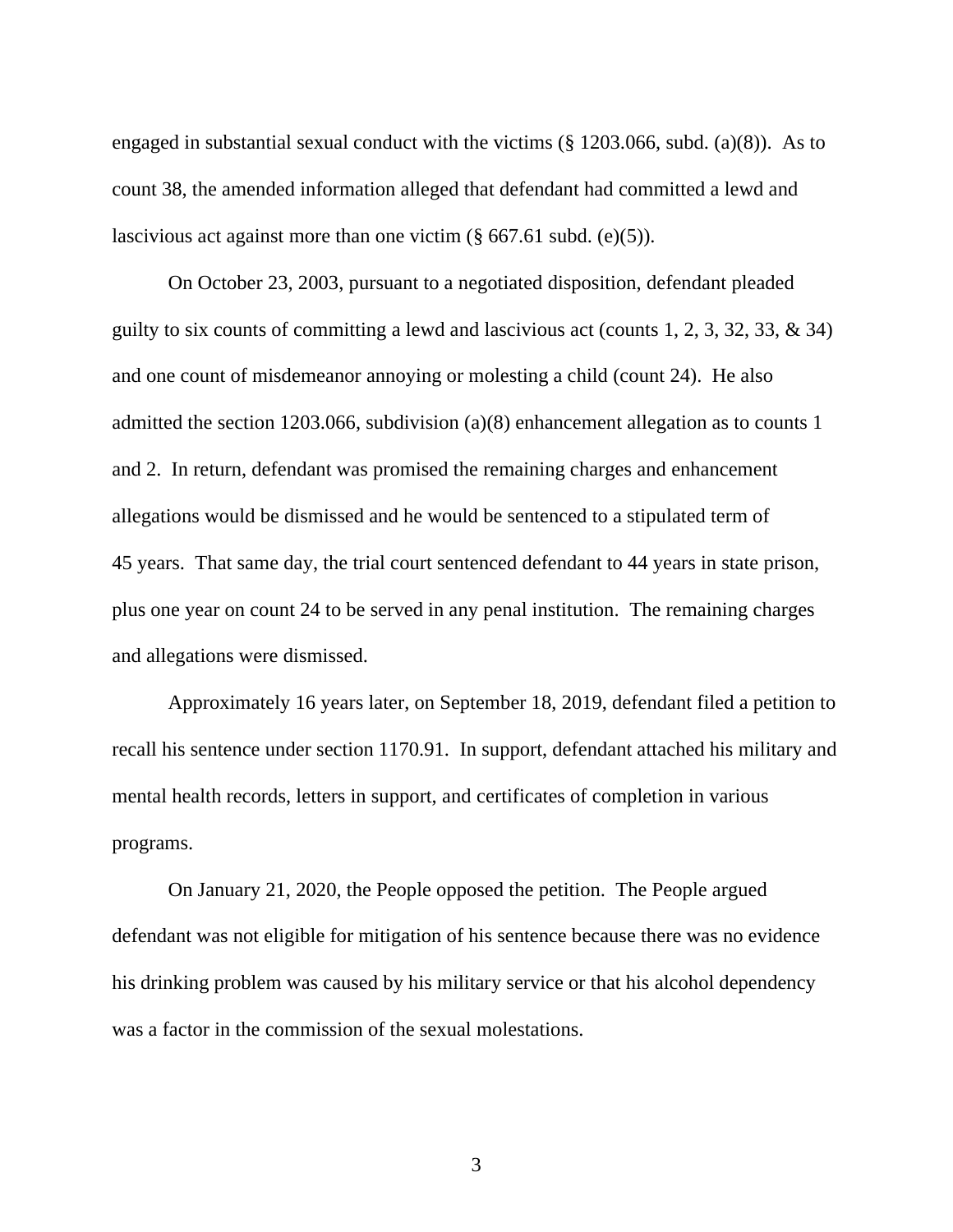On July 30, 2020, defendant's appointed counsel filed a supplemental brief and declaration of defendant in support of the petition for resentencing, noting defendant's petition set forth facts showing he met the criteria for resentencing under section 1170.91. The People subsequently filed a supplemental response and opposition to resentencing, asserting defendant failed to show eligibility for resentencing under section 1170.91. The People also argued, in part, that even if defendant is eligible for resentencing, the court should not amend the sentence because the sentence was pursuant to a negotiated plea agreement.

A hearing to determine defendant's eligibility for resentencing under section 1170.91 was held on August 13, 2020. The trial court denied defendant's petition pursuant to *People v. King* (2020) 52 Cal.App.5th 783 (*King*). The court explained *King* holds section 1170.91, subdivision (b), "does not apply to people who have entered into a stipulated and negotiated disposition that the Court approves." Defendant appealed.

#### III

### DISCUSSION

Defendant contends *King* was wrongly decided and that this court should not follow it because section 1170.91 expressly provides that it applies to cases resolved by guilty pleas and *King* misconstrues *People v. Stamps* (2020) 9 Cal.5th 685 (*Stamps*) and section 1192.5. Defendant seeks reversal of the trial court's denial order and requests that we remand the matter for a hearing on the merits to determine if he meets the eligibility criteria under section 1170.91, subdivision (b). We disagree.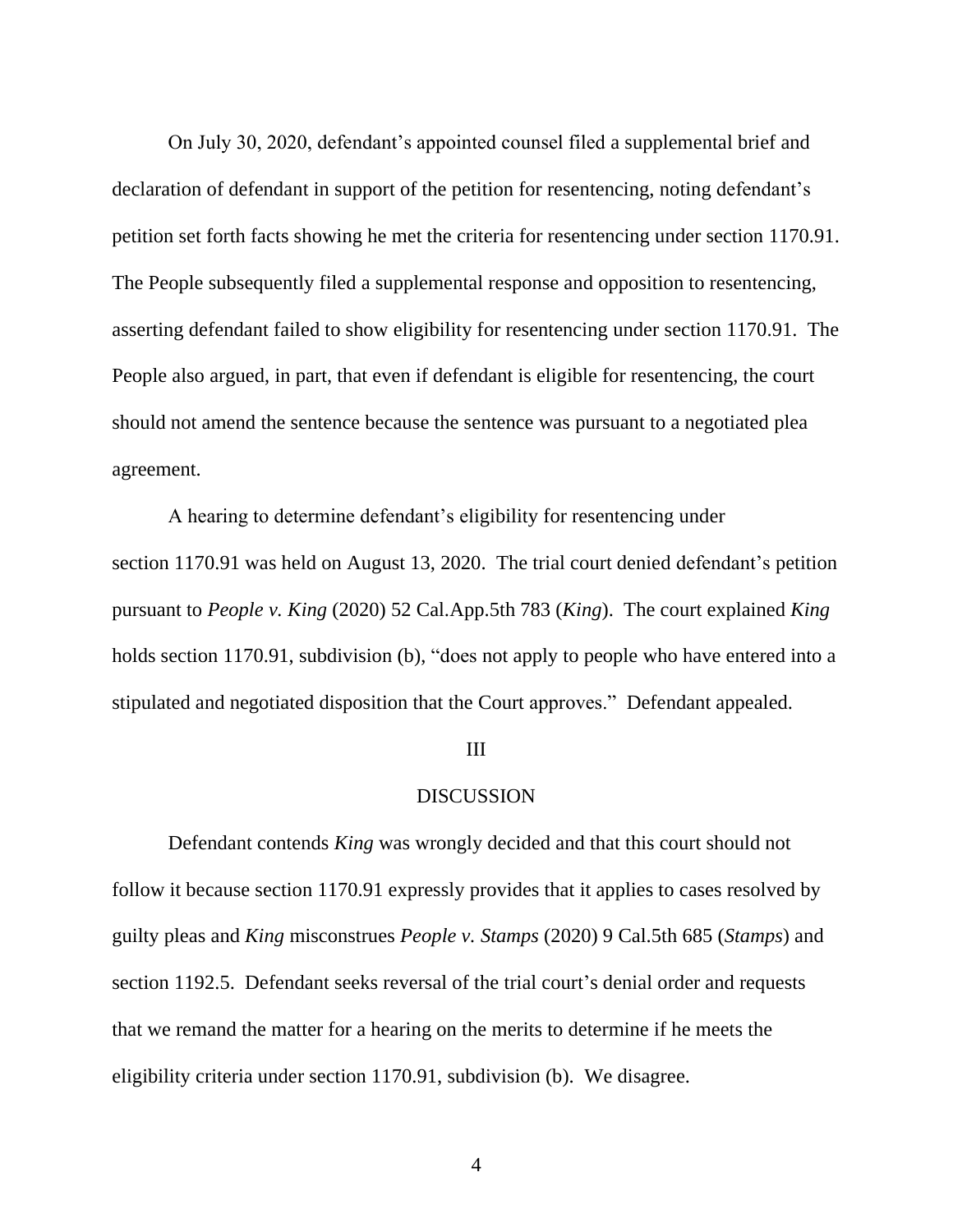"We decide statutory interpretation de novo [citation], always taking as our starting point 'the statutory language because the words of a statute are generally the most reliable indicator of legislative intent.' [Citation.] Absent ambiguity, there is no need to go beyond the plain language of the statute at issue." (*People v. Brooks* (2020) 58 Cal.App.5th 1099, 1106 (*Brooks*).)

Section 1170.91, subdivision (a), provides that: "If the court concludes that a defendant convicted of a felony offense is, or was, a member of the United States military who may be suffering from sexual trauma, traumatic brain injury, post-traumatic stress disorder, substance abuse, or mental health problems as a result of his or her military service, the court shall consider the circumstance as a factor in mitigation when imposing a term under subdivision (b) of Section 1170."

Section 1170.91, subdivision (b), allows a person currently serving a prison sentence for a felony conviction, "whether by trial or plea," to petition for a recall of his sentence and request resentencing pursuant to subdivision (a) "provided he meets the following initial requirements: (1) he is or was a member of the United States military, and (2) he 'may be suffering from sexual trauma, traumatic brain injury, post-traumatic stress disorder, substance abuse, or mental health problems as a result of [such] military service . . . .'" (*Brooks*, *supra*, 58 Cal.App.5th at p. 1104; see § 1170.91, subd. (b).) "A section 1170.91, subdivision (b) petitioner must allege: '(A) [t]he circumstance of suffering from sexual trauma, traumatic brain injury, post-traumatic stress disorder, substance abuse, or mental health problems as a result of the person's military service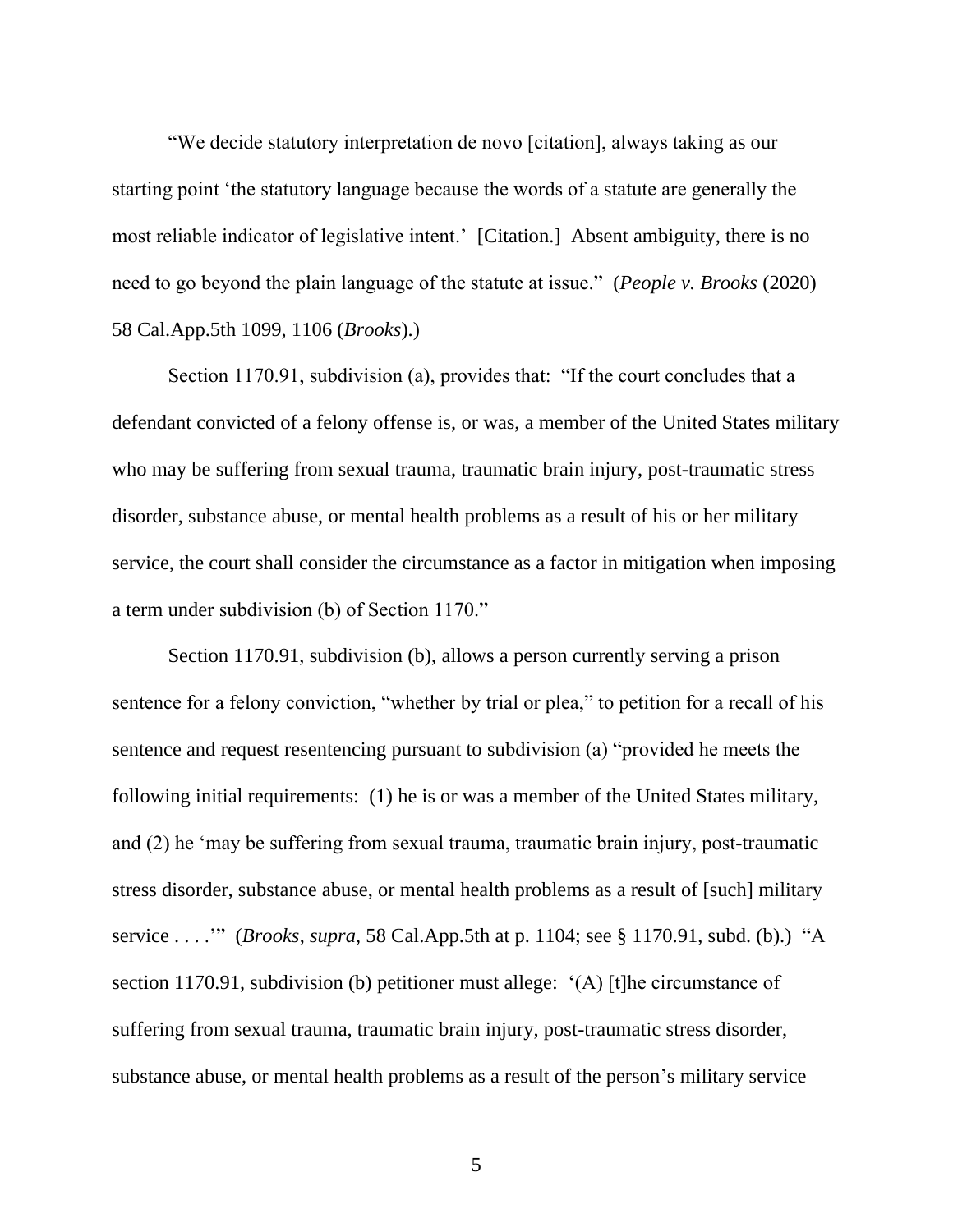was not considered as a factor in mitigation at the time of sentencing,' and '(B) [t]he person was sentenced prior to January 1, 2015.'" (*Brooks*, at p. 1104; see § 1170.91, subd. (b).) "If those criteria are met, the petitioner may be resentenced, in the court's discretion, with trauma resulting from military service taken into account as a mitigating factor." (*Brooks*, at p. 1104.)

Defendant contends section 1170.91, subdivision (b), allows retroactive relief in cases that had been resolved by a plea bargain. As the trial court noted, the Court of Appeal in *King*, *supra*, 52 Cal.App.5th 783 recently addressed this issue. In that case, the court acknowledged that section 1170.91, subdivision (b)(1), provides that "'[a] person currently serving a sentence for a felony conviction, *whether by trial or plea*, . . . may petition for a recall of sentence.'" (*King*, at p. 790; § 1170.91, subd. (b)(1), italics added.) It stated that the defendant was not precluded from obtaining relief "merely because he entered into a plea agreement," but noted that the defendant "did not only enter into a plea. Unlike a defendant who enters into an open plea, [the defendant] also agreed to a specific prison term of 30 years." (*King*, at p. 790.)

Focusing on the language of the statute, the *King* court explained that the defendant was ineligible for relief, as follows: "A petitioner who meets the requirements set forth in section 1170.91, subdivision (b) obtains the remedy of 'resentencing pursuant to subdivision (a).' [Citation.] Subdivision (a) provides that the trial court shall take into account the defendant's mental health and substance abuse problems 'when imposing a term under subdivision (b) of Section 1170.' [Citation.] A trial court that sentences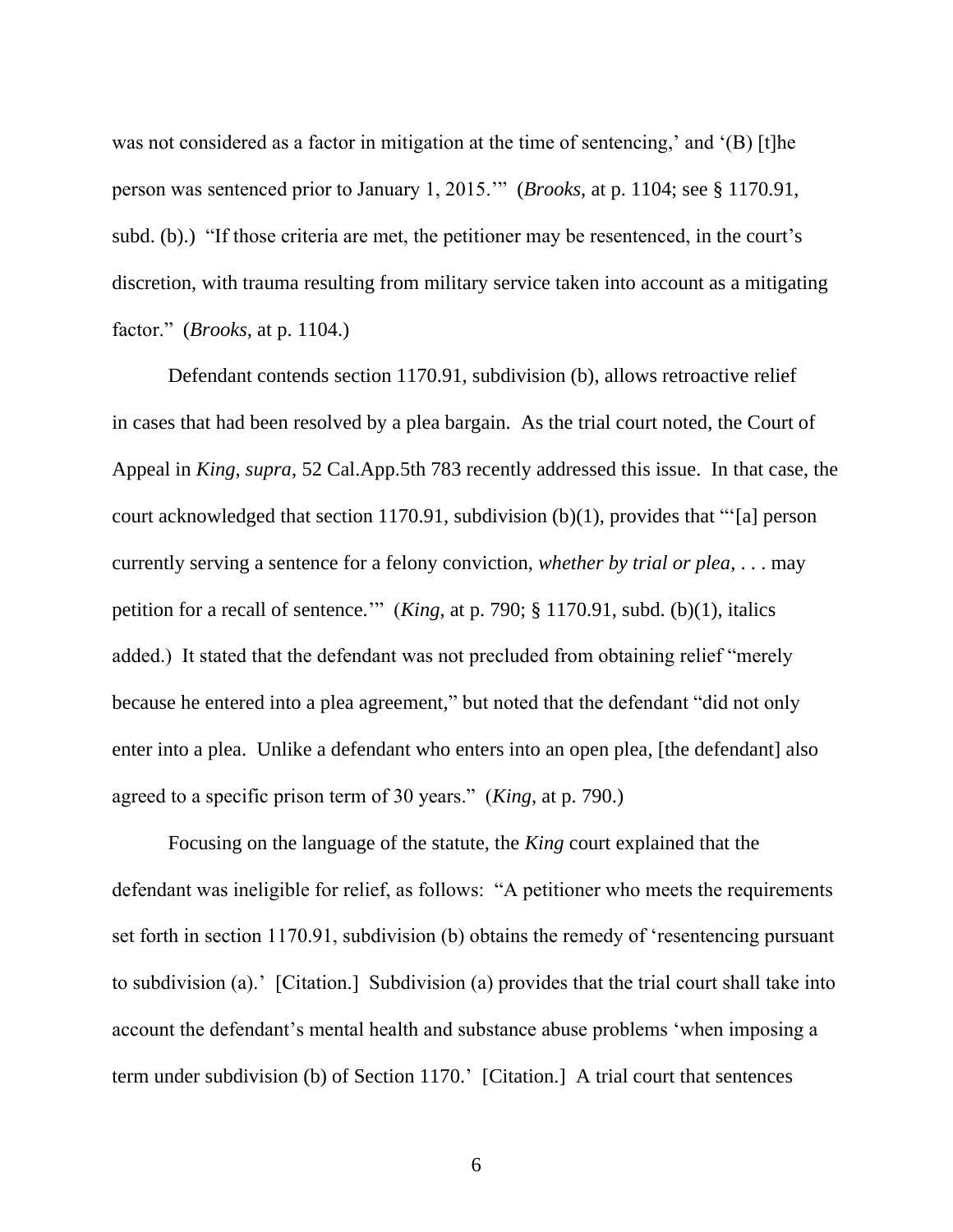under subdivision (b) of section 1170, exercises its discretion to choose an upper, middle or lower determinate term based on its consideration of factors in mitigation and aggravation. However, when a trial court sentences a defendant who has agreed to a stipulated sentence for a term of years, the trial court exercises no discretion to decide between an upper, middle and lower term and may not consider factors in mitigation and aggravation. Therefore, the trial court is not 'imposing a term under subdivision (b) of Section 1170.' [Citation.] As a result, a petitioner, like King, who agreed to a stipulated sentence for a specific prison term cannot obtain the relief afforded under section 1170.91, subdivision (b)(1), as that petitioner cannot be resentenced under subdivision (b) of Section 1170 to an upper, middle or lower term based on factors in mitigation and aggravation." (*King*, *supra*, 52 Cal.App.5th at p. 791, italics omitted.)

The *King* court further clarified that "because King entered into a plea, which included a stipulated sentence for a term of 30 years, even if the trial court granted relief under the petition by recalling King's sentence and holding a new sentencing hearing, it would be precluded from considering King's mental health and substance abuse problems in mitigation and imposing a lesser prison sentence when sentencing King. Instead, based on the plea agreement, which remains in force, the trial court would still be required to impose the stipulated sentence of 30 years in prison. Therefore, King would not be able to obtain any relief in the form of a reduced sentence under section 1170.91, subdivision (b)." (*King*, *supra*, 52 Cal.App.5th at p. 791.)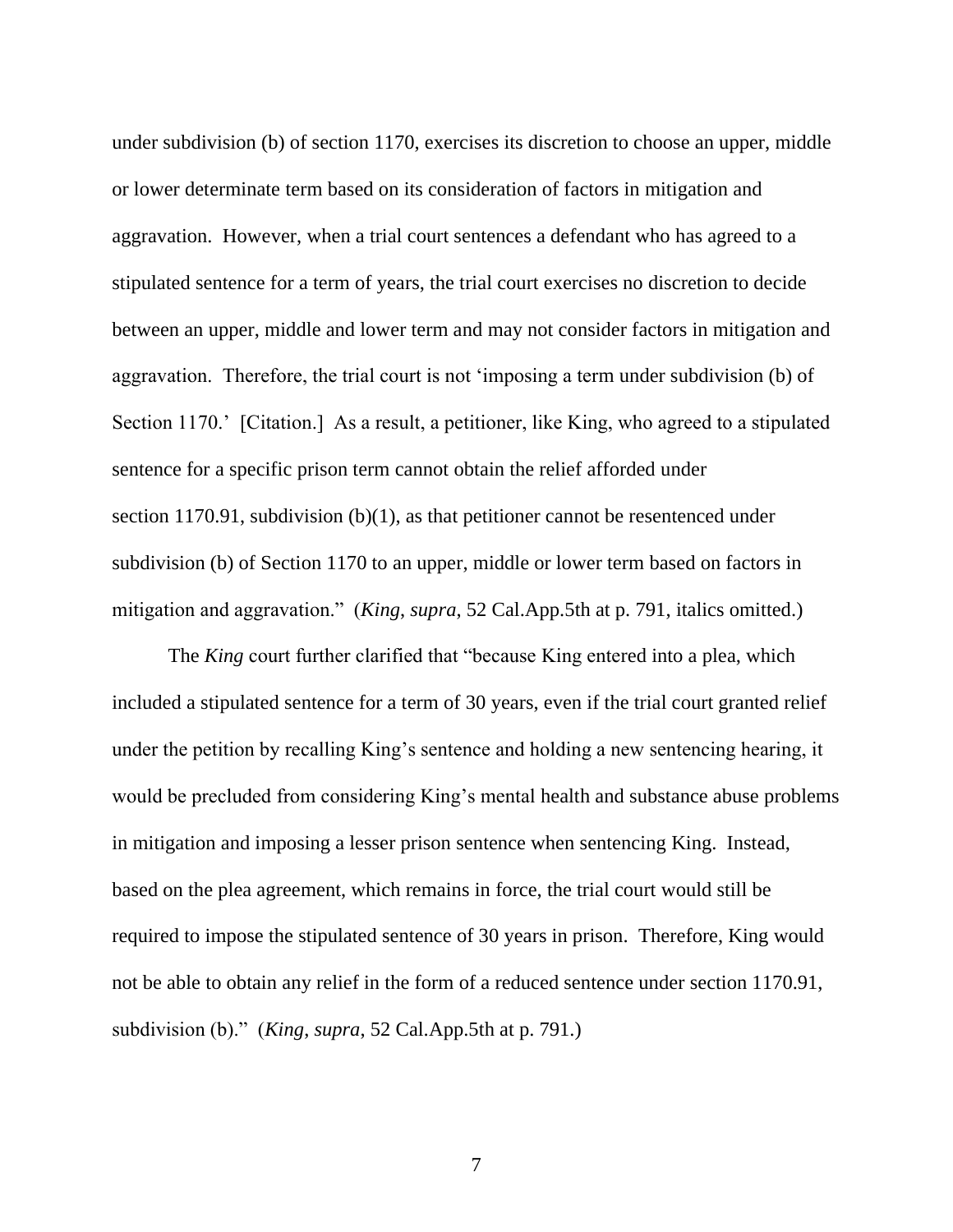Here, defendant stands in the same position as the defendant in *King*, and his argument fails for the same reasons. He agreed to a stipulated sentence of 45 years in prison pursuant to a plea agreement under which he pleaded guilty to seven counts and admitted two enhancements, and the court dismissed the remaining 31 counts and 24 enhancement allegations. Accordingly, the court did not consider factors in mitigation and aggravation or exercise discretion to decide between an upper, middle, or lower term when it sentenced defendant. (*King*, *supra*, 52 Cal.App.5th at p. 791; see §§ 1170, subd. (b), 1170.1, subd. (a).)

In other words, the court did not impose a sentence under section 1170, subdivision (b). Therefore, the relief provided under section 1170.91, subdivision (b), does not apply since defendant cannot be resentenced to an upper, middle, or lower term based on factors in mitigation and aggravation. (*King*, *supra*, 52 Cal.App.5th at p. 791; see *Brooks*, *supra*, 58 Cal.App.5th at pp. 1106-1109.) Because defendant entered into a plea that included a stipulated sentence for a term of 45 years, the trial court was precluded from considering his mental health and alcohol problems in mitigation and imposing a lesser prison sentence. (*King*, at p. 791.) "[A]ny exercise of discretion reducing [his] sentence would necessarily modify the terms of his plea agreement while otherwise leaving the plea agreement intact. Nothing in the statute suggests an intent to overturn, sub silentio, long-standing plea-bargaining law binding courts to the agreements they approve." (*Brooks*, at p. 1107.)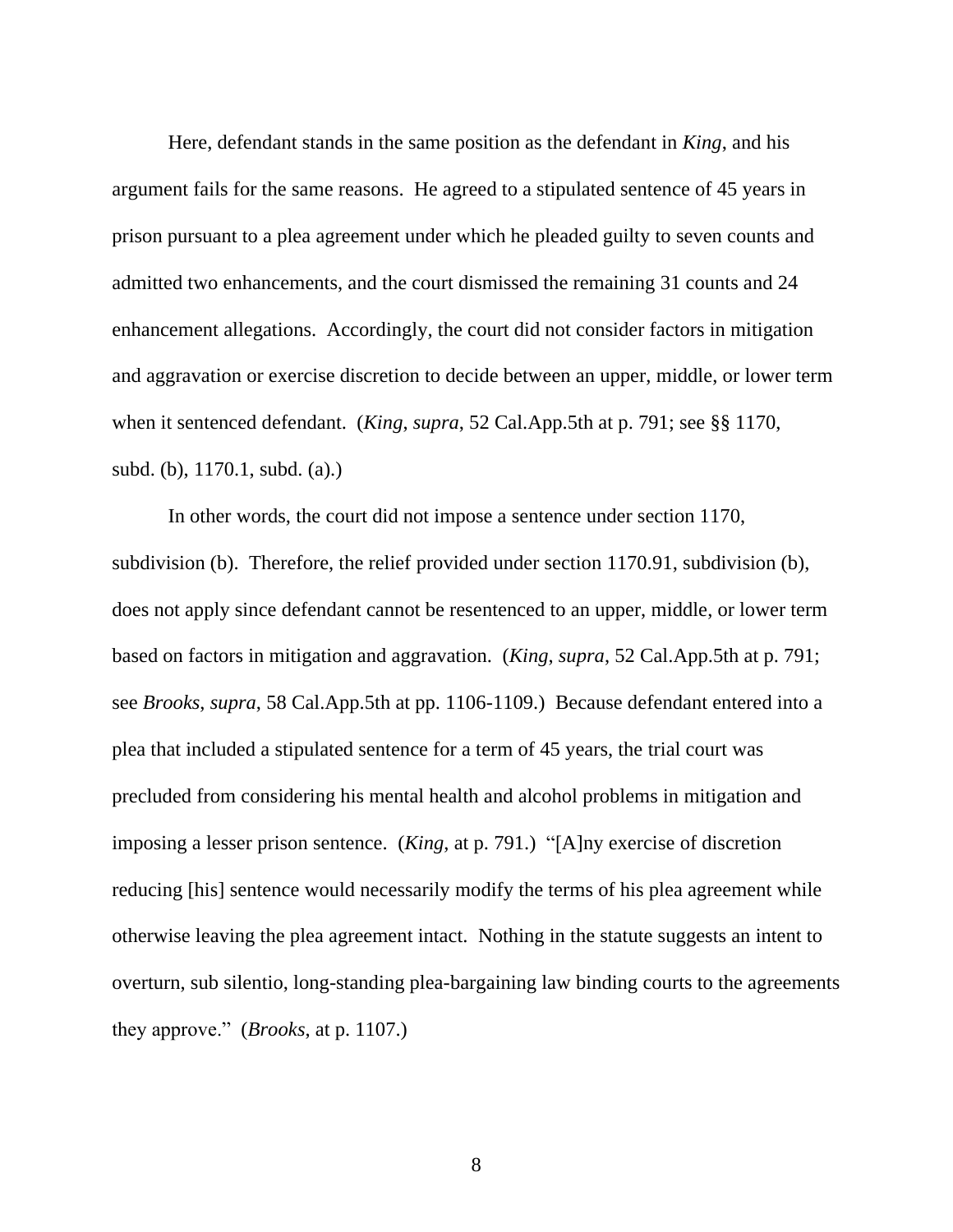""While no bargain or agreement can divest the court of the sentencing discretion it inherently possesses [citation], a judge who has accepted a plea bargain is bound to impose a sentence within the limits of that bargain. [Citation.] 'A plea agreement is, in essence, a contract between the defendant and the prosecutor to which the court consents to be bound.' [Citations.]"'" (*Stamps*, *supra*, 9 Cal.5th at p. 701.) Once the court accepted the negotiated plea agreement between defendant and the prosecutor, the court was required to impose the stipulated term of 45 years since the plea agreement remained in force. (*King*, *supra*, 52 Cal.App.5th at p. 791.) The court therefore properly concluded that section 1170.91 relief was not available to defendant and accordingly denied his petition.

Relying on *Doe v. Harris* (2013) 57 Cal.4th 64 and *People v. Hurlic* (2018) 25 Cal.App.5th 50 (*Hurlic*), defendant asserts a plea agreement does not have the effect of insulating the parties from changes in the law that the Legislature has intended to apply to them. This argument was also raised and rejected in *King*. The *King* court explained, "*Doe* merely states that changes in the law apply even to a defendant who entered into a plea agreement *if* the Legislature intended the change to apply to that defendant. As we have explained, it is clear from the statutory language itself that the Legislature cannot have intended the resentencing relief that it enacted in section 1170.91, subdivision (b)(1) to apply to petitioners who, like King, were sentenced according to a stipulated sentence for a term of years rather than according to the trial court's exercise of discretion to choose between an upper, middle and lower term based on factors in mitigation and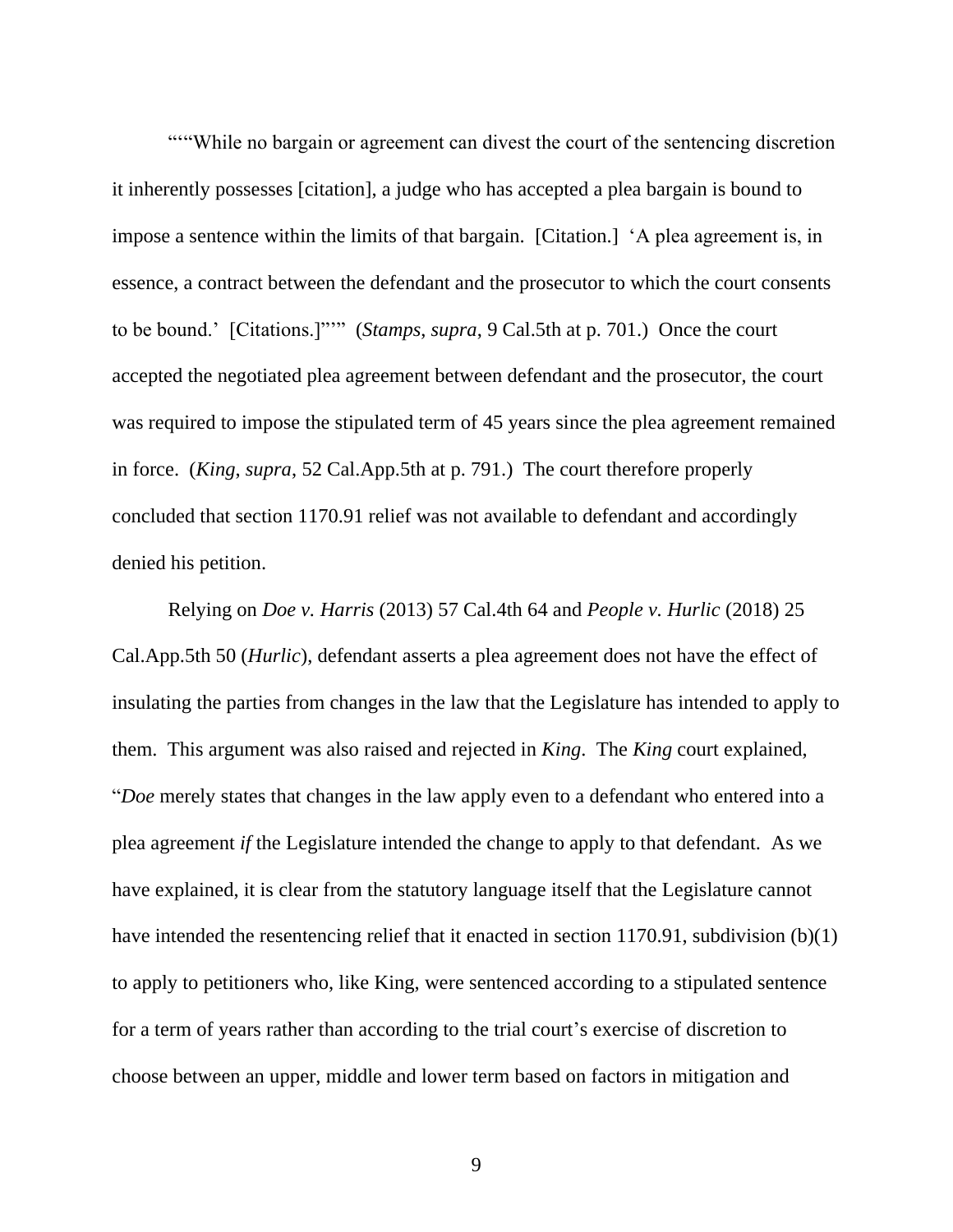aggravation. Even if such a petitioner were afforded resentencing, the trial court would have no discretion to depart from the stipulated sentence for a specific prison term by considering any factors in mitigation, as the trial court is not 'imposing a term under subdivision (b) of Section 1170.' (§ 1170.91, subd. (a).)" (*King*, *supra*, 52 Cal.App.5th at p. 793.)

In addition, defendant's reliance on *Hurlic* is misplaced. *Hurlic* involved resentencing pursuant to Senate Bill No. 620 (2017-2018 Reg. Sess.), which "amended section 12022.53 to grant trial courts, for the first time, the discretion to strike section 12022.53's firearm enhancements. (§ 12022.53, subd. (h), as amended by Stats. 2017, ch. 682, § 2.)" (*Hurlic*, *supra*, 25 Cal.App.5th at pp. 53-54.) In *Hurlic*, the Court of Appeal determined whether a certificate of probable cause was required to challenge the changes in the law "based on our Legislature's enactment of a statute that retroactively grants a trial court the discretion to waive a sentencing enhancement that was mandatory at the time it was incorporated into the agreed-upon sentence." (*Id*. at p. 53.) *Hurlic* concluded "the answer is 'no,' and h[e]ld that a certificate of probable cause is not required in these narrow circumstances." (*Ibid*.) The court explained, "Because we are unable to say that there is 'no reasonable possibility' that the trial court would decline to exercise its newfound sentencing discretion, we vacate the judgment and remand for a new sentencing hearing to decide whether to exercise that discretion." (*Ibid*.)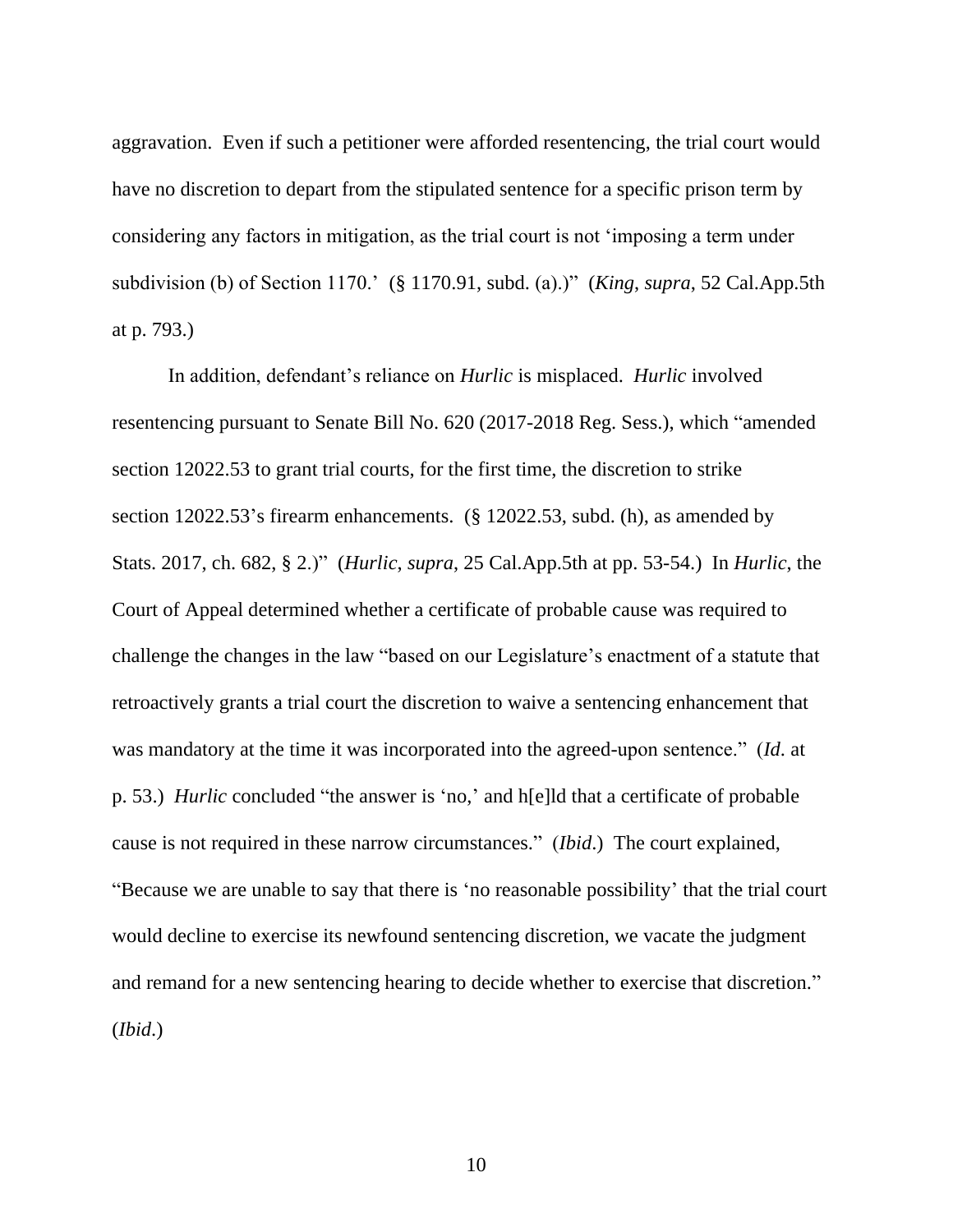*Hurlic* is inapposite here. There is no reasonable probability that the trial court would impose a lesser sentence. Unlike in *Hurlic*, "the trial court would have no discretion to depart from the stipulated sentence for a specific prison term by considering any factors in mitigation, as the trial court is not 'imposing a term under subdivision (b) of Section 1170.' (§ 1170.91, subd. (a).)" (*King*, *supra*, 52 Cal.App.5th at p. 793.) "When the Legislature makes an ameliorative change in the law that specifically contemplates the change will apply to all convictions, final or nonfinal, whether suffered by trial or plea, resentencing eligibility will follow, even for defendants whose convictions have been final for many years." (*Brooks*, *supra*, 58 Cal.App.5th at p. 1107.) However, unlike a new legislation providing new discretion to dismiss an enhancement under section 1385, "section 1170.91 does not eliminate the legal basis for [defendant's] conviction or grant the trial court unfettered discretion to reconsider an aspect of his sentence that would in turn affect his plea bargain. All it does is allow a court to take certain mitigating factors into account, and only insofar as the court is otherwise permitted to exercise discretion in the selection of a low, middle, or high term from within the applicable sentencing triad." (*Brooks*, at p. 1107.)

We also reject defendant's claim that *King* misconstrued our Supreme Court's analysis in *Stamps* and section 1192.5. Defendant believes that *Stamps* held that a trial court may withdraw its prior approval of a stipulated sentence on remand, in light of ameliorative changes in the law, and claims *King* "attempts to circumvent the whole process set forth in section 1170.91. . . ." We find *King* correctly relied on section 1192.5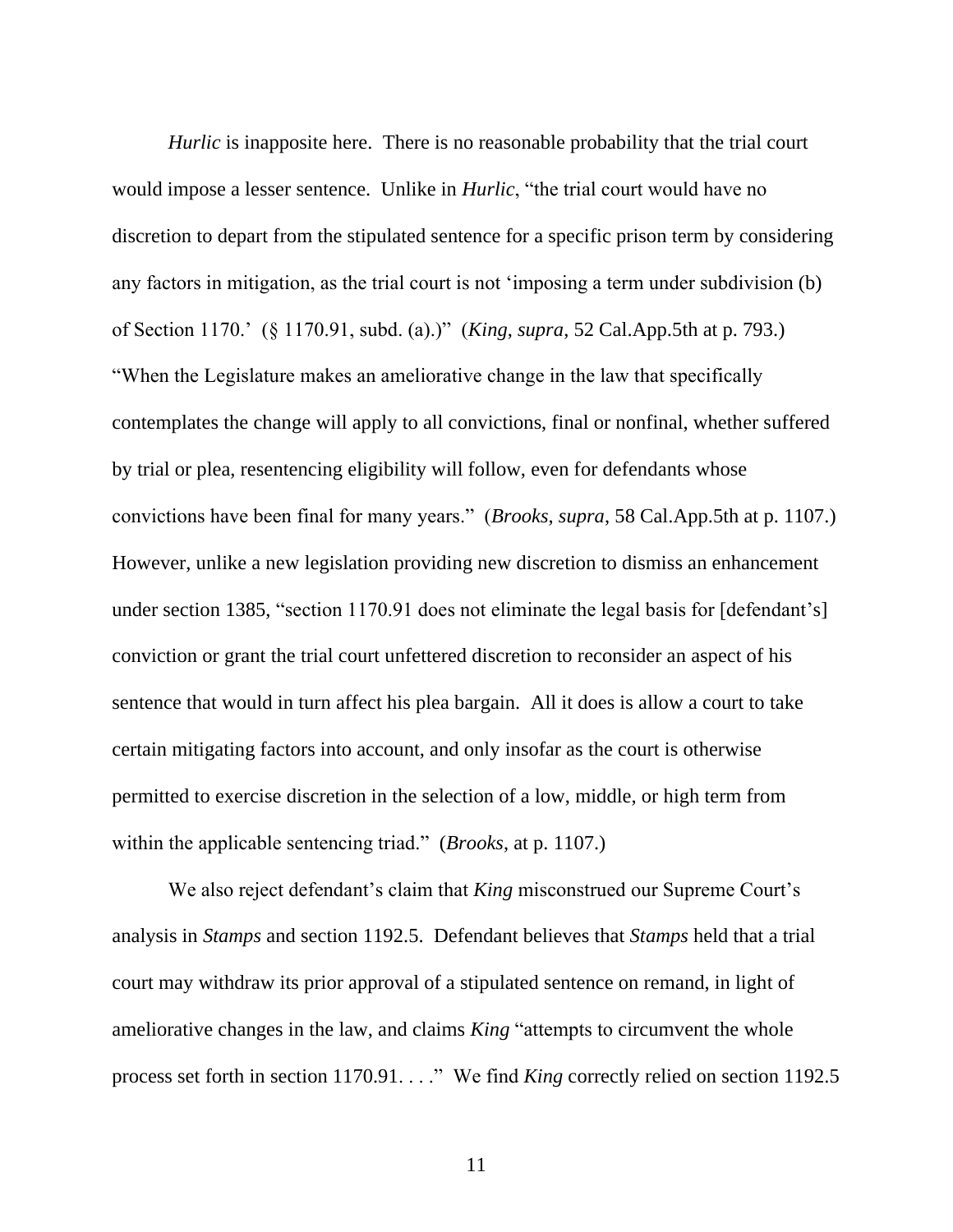and *Stamps* for the proposition that a trial court is bound by the terms of a negotiated plea that it has accepted. (*King*, *supra*, 52 Cal.App.5th at pp. 791, 793, citing *Stamps*, *supra*, 9 Cal.5th at p. 701.)

Defendant asserts remand is necessary for the trial court to exercise its discretion because "[t]he goal is the fairest sentence possible." However, we believe defendant received more than a fair sentence, considering the charges and enhancement allegations and the fact he had admitted the allegations prior to trial.

In sum, defendant has given us no valid reason to depart from the reasoning of *King*, *supra*, 52 Cal.App.5th 783. We therefore conclude the trial court properly denied defendant's section 1170.91 petition.

### IV

### DISPOSITION

The postjudgment order denying defendant's section 1170.91 petition is affirmed. NOT TO BE PUBLISHED IN OFFICIAL REPORTS

CODRINGTON

 $\overline{J}$ .

I concur:

MILLER

Acting  $\overline{P. J.}$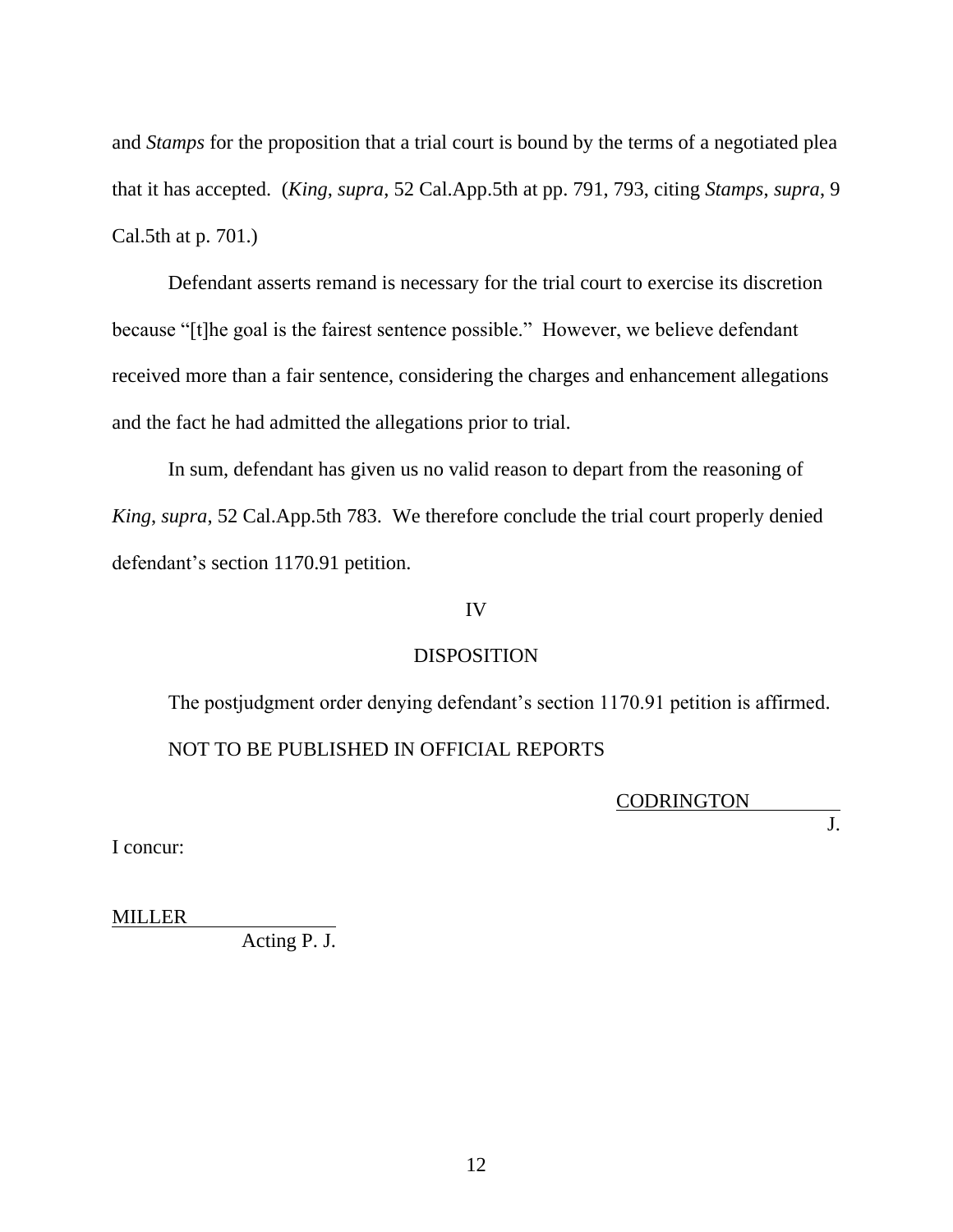[*People v. Rodriquez, Jr*., E075662]

MENETREZ, J., Dissenting.

When an ameliorative change in the law applies retroactively to a criminal judgment that is based on a negotiated plea agreement, the defendant must be given the opportunity to seek the benefit of that change, thereby allowing the trial court to withdraw its approval of the plea agreement if it is so inclined. (*People v. Stamps* (2020) 9 Cal.5th 685, 707-708 (*Stamps*).) The majority opinion denies defendant William Rodriguez that opportunity and therefore conflicts with *Stamps*. In so doing, the majority opinion follows *People v. King* (2020) 52 Cal.App.5th 783 (*King*), which similarly conflicts with *Stamps*. Because we are bound by *Stamps* but not by *King*, I respectfully dissent.

In 2003, Rodriguez was charged with 38 counts of sex crimes against minors. Pursuant to a negotiated plea agreement, he pled guilty to seven counts and admitted certain enhancement allegations in exchange for a 45-year sentence and dismissal of the remaining charges.

In 2019, Rodriguez petitioned for recall of his sentence pursuant to Penal Code section 1170.91 (undesignated statutory references are to this code), which authorizes resentencing of United States military veterans on the basis of service-related trauma or other conditions. The statute expressly applies to defendants convicted by plea. (§ 1170.91, subd. (b)(1) [a defendant convicted "by trial or plea" may petition for resentencing].)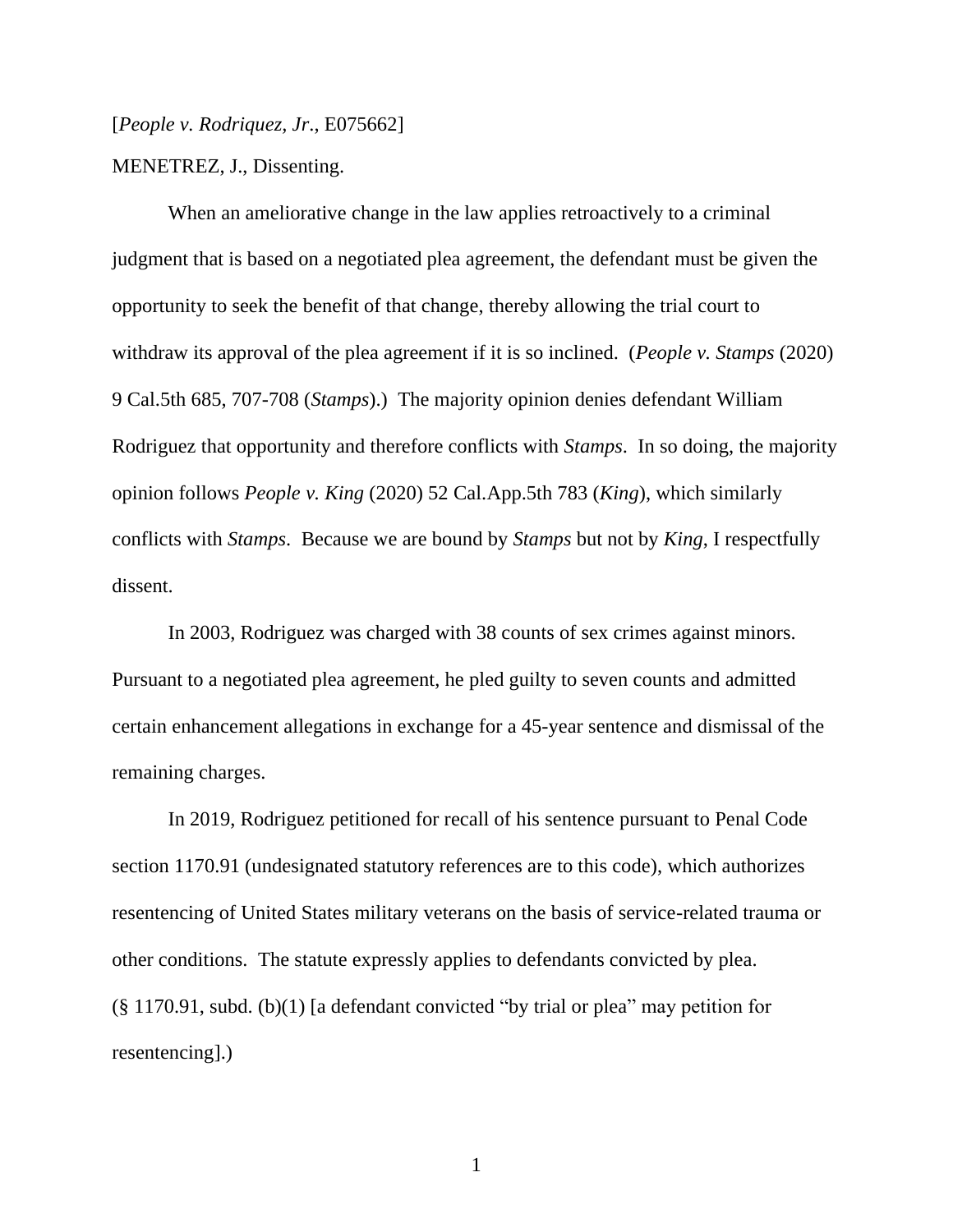The trial court denied Rodriguez's petition on the basis of *King*, which held that a defendant who agreed to a stipulated sentence is categorically ineligible for relief under section 1170.91 because the trial court "would have no discretion on resentencing to depart from the stipulated sentence." (*King*, *supra*, 52 Cal.App.5th at p. 787.) The majority opinion agrees with *King* and affirms.

Rodriguez argues that *King* conflicts with *Stamps*, so we should decline to follow it. I agree.

In *Stamps*, the defendant "entered into a plea agreement for a specified term that included a prior serious felony enhancement [citation]. While his appeal was pending, a new law went into effect permitting the trial court to strike a serious felony enhancement in furtherance of justice [citation], which it was not previously authorized to do." (*Stamps*, *supra*, 9 Cal.5th at p. 692.) The new law applied retroactively to the defendant's nonfinal judgment (*id.* at p. 699), and the defendant argued that "the proper remedy is to remand to the trial court to consider striking the serious felony enhancement while otherwise maintaining the plea agreement intact" (*id.* at p. 700). The Supreme Court disagreed, because the new law did not "authorize a trial court to exercise its discretion to strike in contravention of a plea bargain for a specified term." (*Ibid.*)

The Court went on to hold, however, that the defendant "is nevertheless entitled to some relief." (*Stamps*, *supra*, 9 Cal.5th at p. 705.) In particular, the defendant "should be given the opportunity to seek the [trial] court's exercise of its . . . discretion" under the new law. (*Id.* at p. 707.) "If the court on remand declines to exercise its discretion," then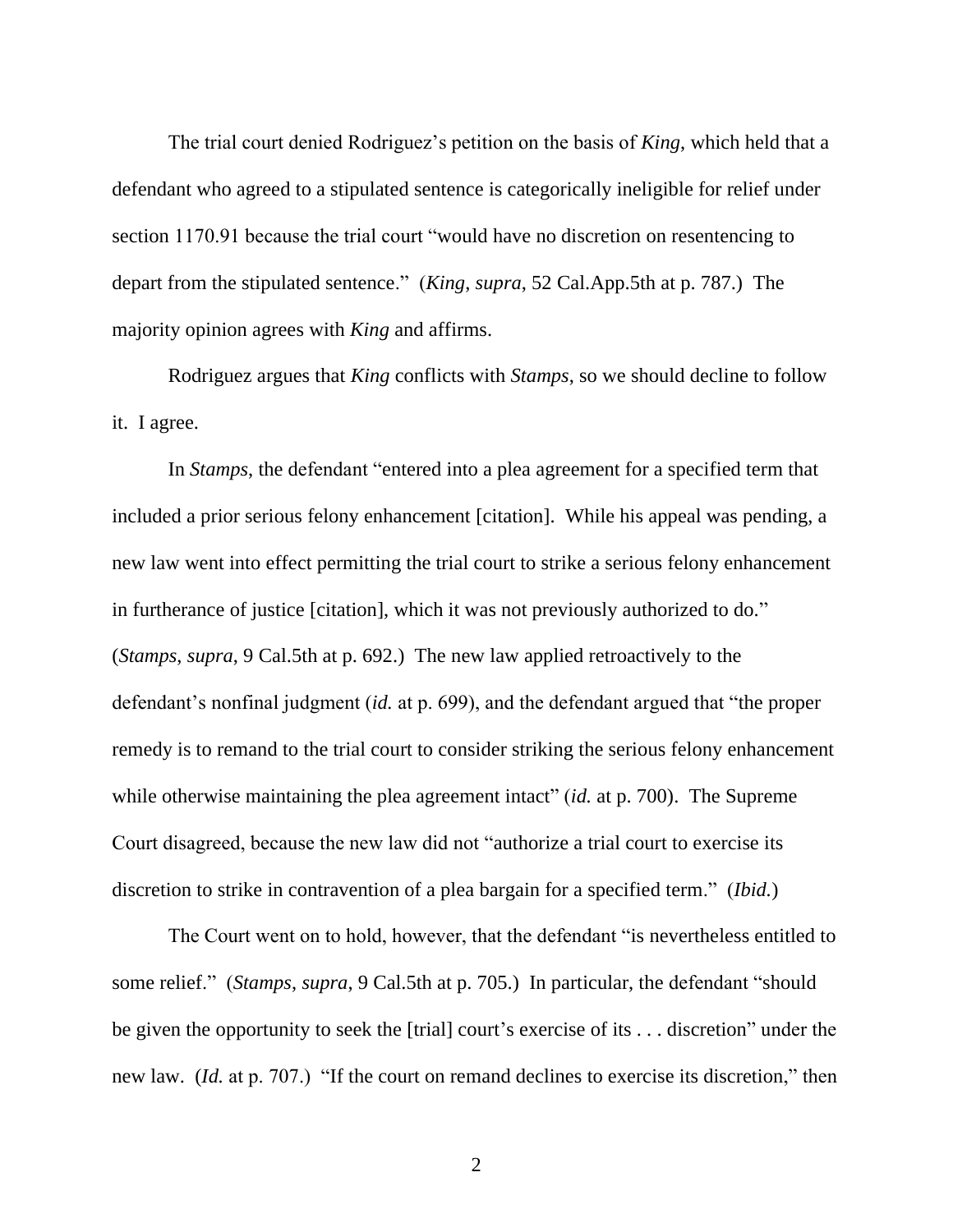"that ends the matter and defendant's sentence stands." (*Ibid.*) But if "the court indicates an inclination to exercise its discretion," then (1) the prosecution may "agree to modify the bargain to reflect the downward departure in the sentence such exercise would entail" or may withdraw from the agreement altogether, or (2) "the court may withdraw its prior approval of the plea agreement." (*Id.* at pp. 707-708.)

*Stamps* applies straightforwardly here. Section 1170.91 is an ameliorative change in the law that requires a sentencing court to consider certain military-related conditions as factors in mitigation. (§ 1170.91, subd. (a).) It creates a petitioning procedure for retroactive application of that change to a defendant "currently serving a sentence for a felony conviction, whether by trial or plea."  $(\S 1170.91, \text{subd. (b)}(1))$ . Because Rodriguez received a stipulated sentence pursuant to a negotiated plea agreement, a trial court ruling on his petition cannot exercise its discretion to reduce his sentence while otherwise maintaining the plea agreement intact. (*Stamps*, *supra*, 9 Cal.5th at p. 700.) But Rodriguez must be given the opportunity to seek the court's exercise of its discretion nonetheless. (*Id.* at p. 707.) If the court is not inclined to exercise its discretion, then it should deny the petition, and Rodriguez's original sentence will remain. (*Ibid.*) But if the court indicates it is inclined to exercise its discretion, then the prosecution may withdraw from the agreement or agree to modify it, or the court may withdraw its approval of the agreement. (*Id.* at pp. 707-708.)

*King* mentions the Supreme Court's rejection of the defendant's proposed remedy in *Stamps*. (*King*, *supra*, 52 Cal.App.5th at pp. 791, 793; see also maj. opn., *ante*, at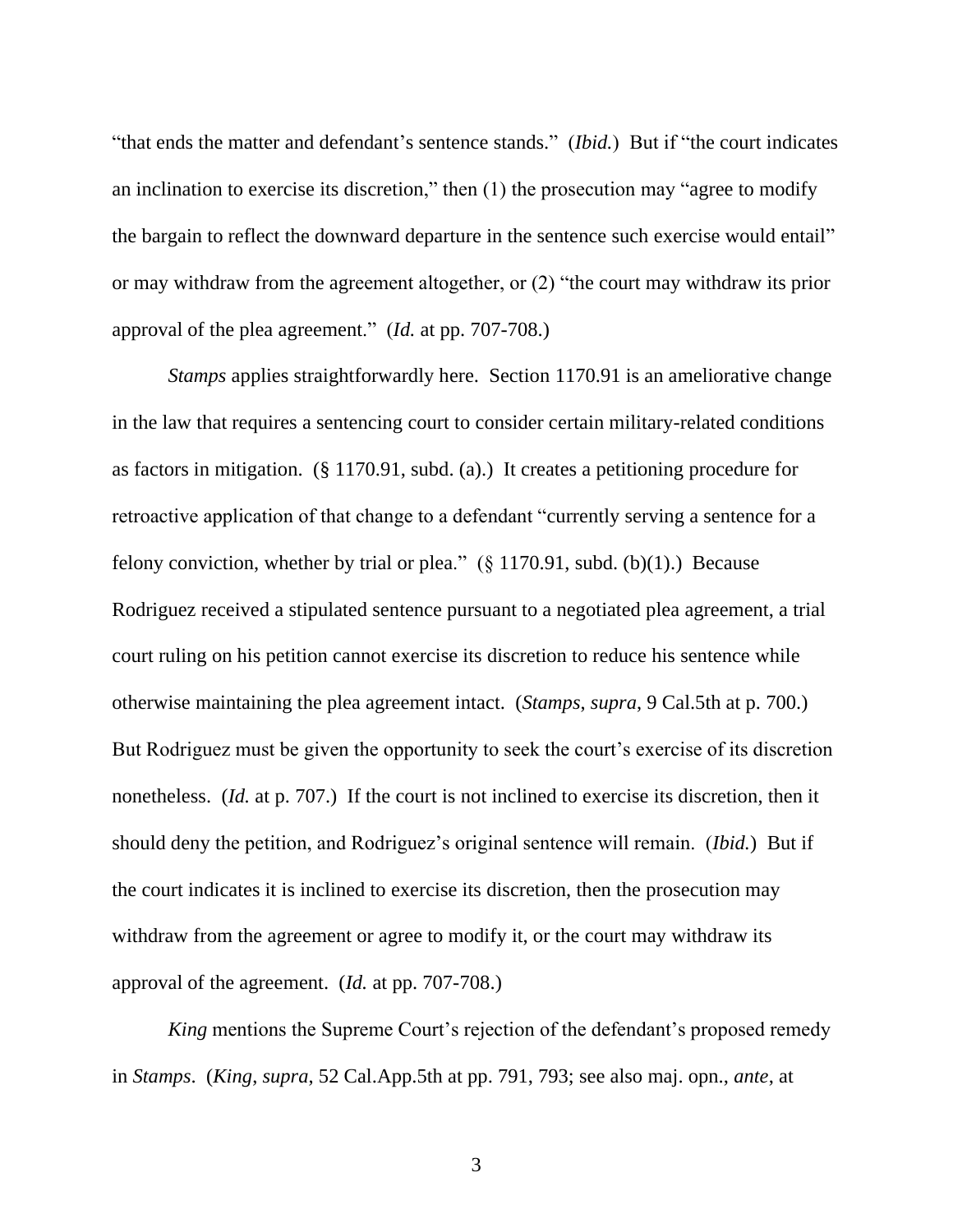pp. 11-12.) But *King* never mentions the alternative remedy that the Supreme Court ordered in *Stamps*. As a result, *King* contains no analysis contrary to mine.

*King* does, however, contain a technical argument for the conclusion that section 1170.91 does not apply to stipulated sentences. (*King*, *supra*, 52 Cal.App.5th at p. 791.) The majority opinion endorses that argument (maj. opn., *ante*, at pp. 6-7), but I believe it is mistaken.

*King* first notes that the petitioning procedure of subdivision (b) of section 1170.91 authorizes "resentencing pursuant to subdivision (a)," which in turn requires a court to treat certain military-related conditions "as a factor in mitigation when imposing a term under subdivision (b) of Section 1170." ( $\S$  1170.91, subds. (b)(1), (a); see *King*, *supra*, 52 Cal.App.5th at p. 791.) *King* then reasons as follows: "A trial court that sentences under subdivision (b) of section 1170, exercises its discretion to choose an upper, middle or lower determinate term based on its consideration of factors in mitigation and aggravation. However, when a trial court sentences a defendant who has agreed to a stipulated sentence for a term of years, the trial court exercises no discretion to decide between an upper, middle and lower term and may not consider factors in mitigation and aggravation. Therefore, the trial court is not 'imposing a term under subdivision (b) of Section 1170.' (§ 1170.91, subd. (a).) As a result, a petitioner ... who agreed to a stipulated sentence for a specific prison term cannot obtain the relief afforded under section 1170.91, subdivision (b)(1), as that petitioner cannot be resentenced under